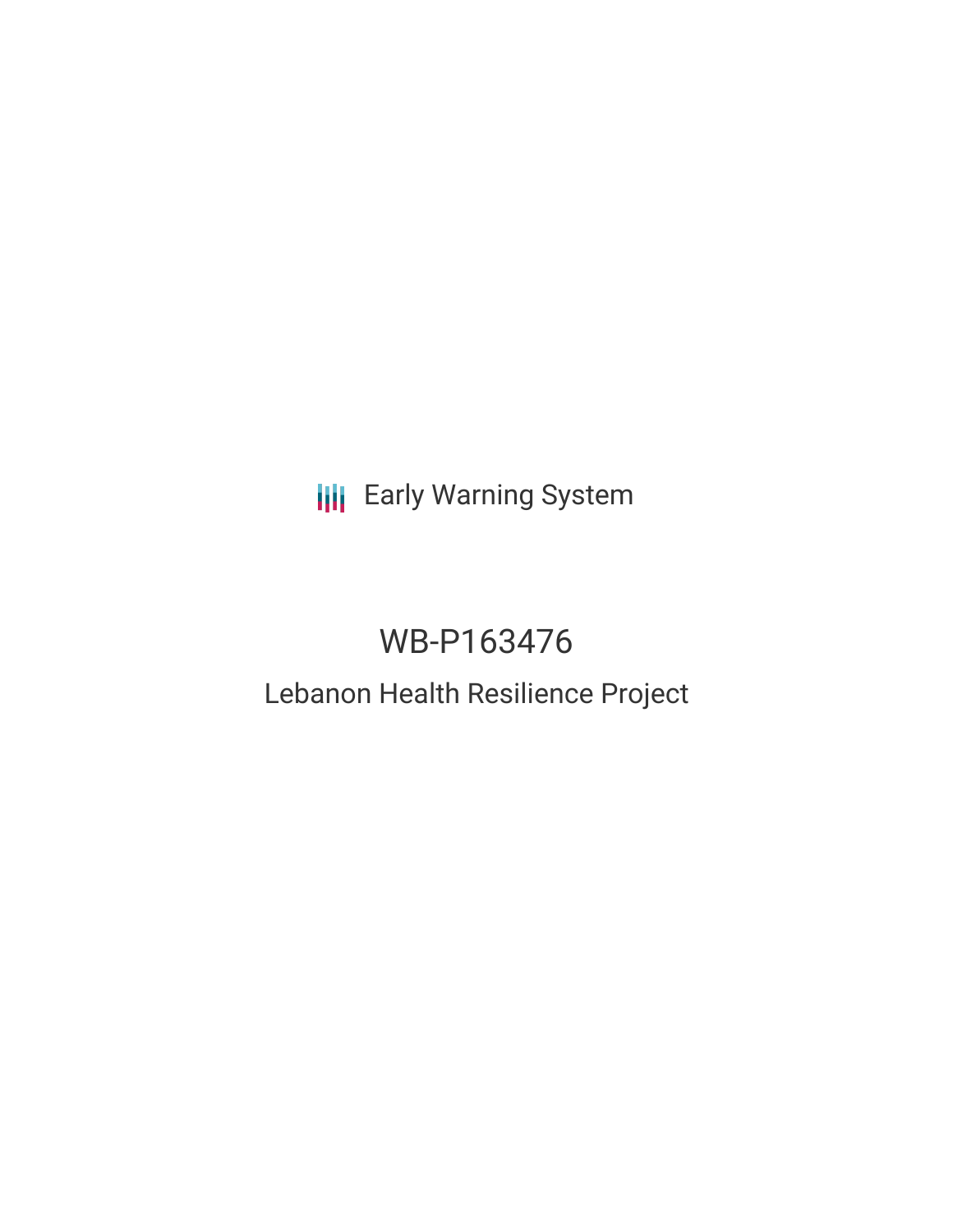

#### **Quick Facts**

| <b>Countries</b>               | Lebanon                     |
|--------------------------------|-----------------------------|
| <b>Financial Institutions</b>  | World Bank (WB)             |
| <b>Status</b>                  | Active                      |
| <b>Bank Risk Rating</b>        | B                           |
| <b>Voting Date</b>             | 2017-06-26                  |
| <b>Borrower</b>                | Ministry of Public Health   |
| <b>Sectors</b>                 | <b>Education and Health</b> |
| <b>Investment Amount (USD)</b> | \$95.80 million             |
| <b>Project Cost (USD)</b>      | \$120.00 million            |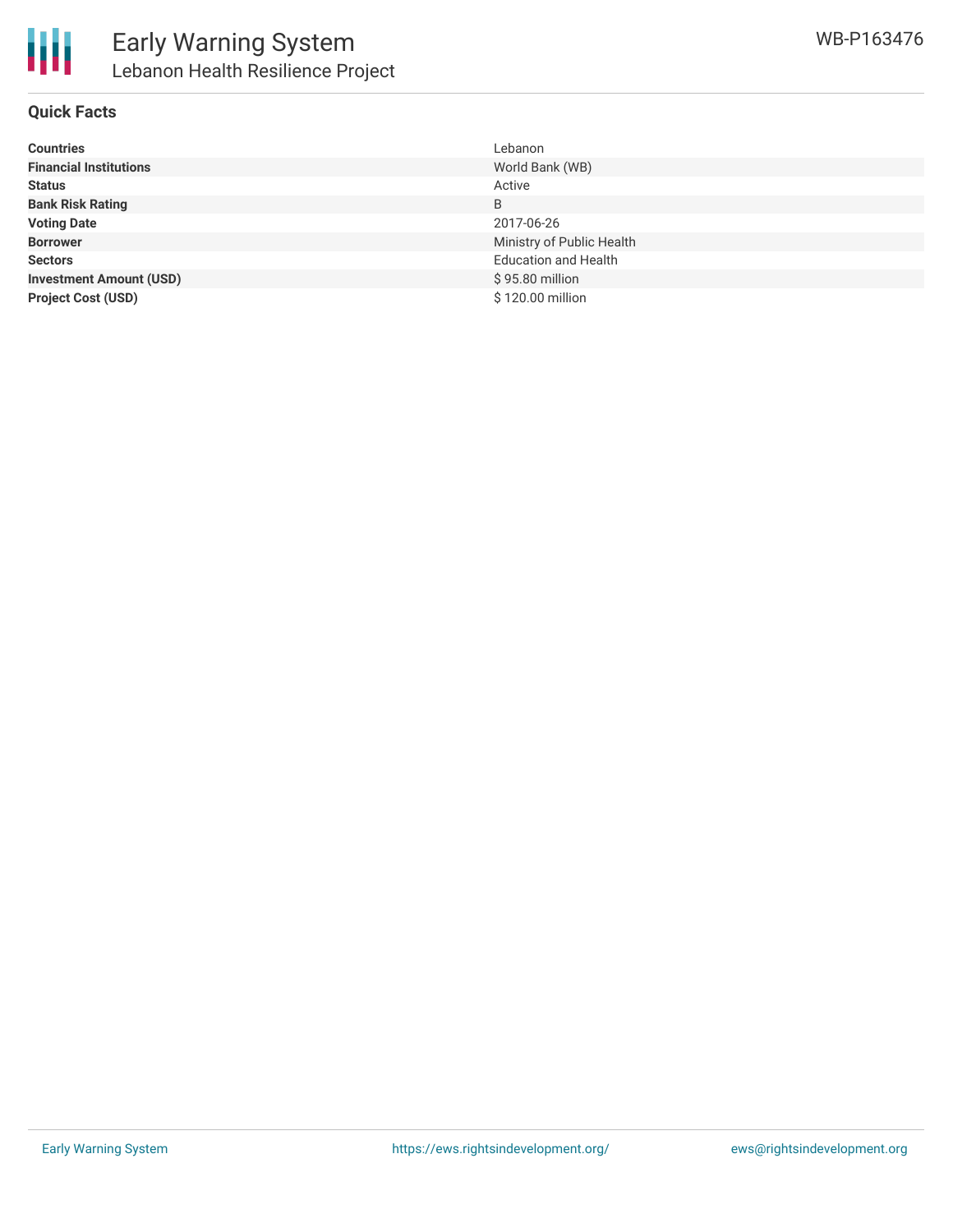

#### **Project Description**

The development objective of Health Resilience Project is to increase access to quality health care services to poor Lebanese and displaced Syrians in Lebanon. This project has three components. 1) The first component, Scaling up the scope and capacity of the Primary Health Care (PHC) Universal Health Coverage (UHC) program, aims to expand and strengthen the ongoing UHC program to reach a larger number of beneficiaries with a more comprehensive package of enrollment-based preventive health services to meet the growing needs of poor and vulnerable Lebanese. 2) The second component, Provision of health care services in public hospitals, aims to finance the following: (i) provision of special capitation payments to participating public hospitals for delivery of medical and paramedical services to uninsured Lebanese and delivery of emergency healthcare services to eligible beneficiaries, as elaborated in the respective Health Service Provider Agreements; and (ii) Strengthening of the technical and organizational capacities of participating public hospitals for provision of quality healthcare services, through: (a) provision of training to clinical and nonclinical staff; and (b) strengthening the health information management system targeting participating public hospitals, participating Primary Health Care Centers (PHCCs) and the Ministry of Public Health (MoPH). 3) The third component, Strengthening project management and monitoring, aims to finance: (i) Strengthening the capacities of the MoPH and Project Management Unit for implementation, coordination and management of activities under the project; (ii) Carrying out of a comprehensive assessment of hospitals; and (iii) Carrying out of an independent evaluation of project activities and results.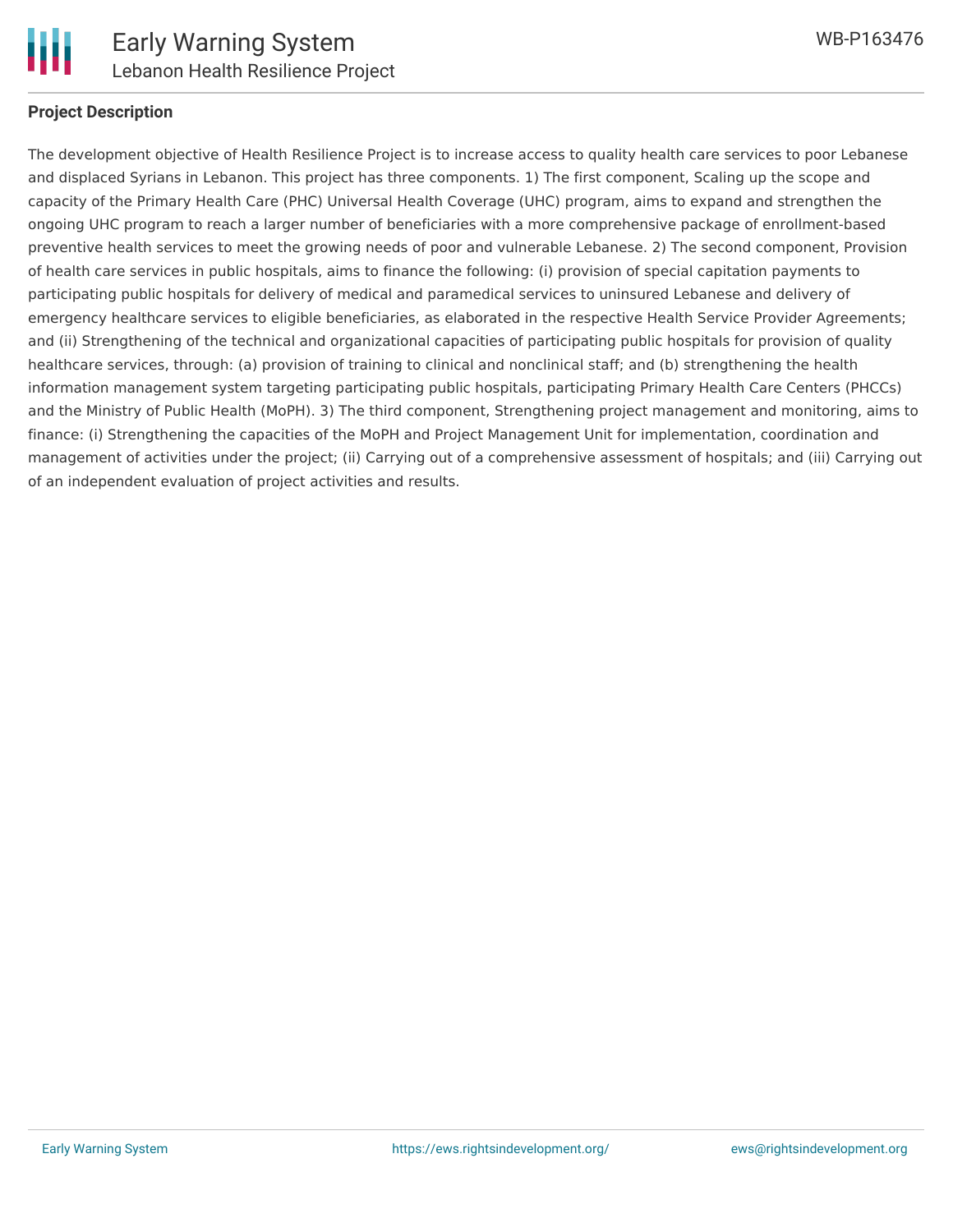

#### **Investment Description**

World Bank (WB)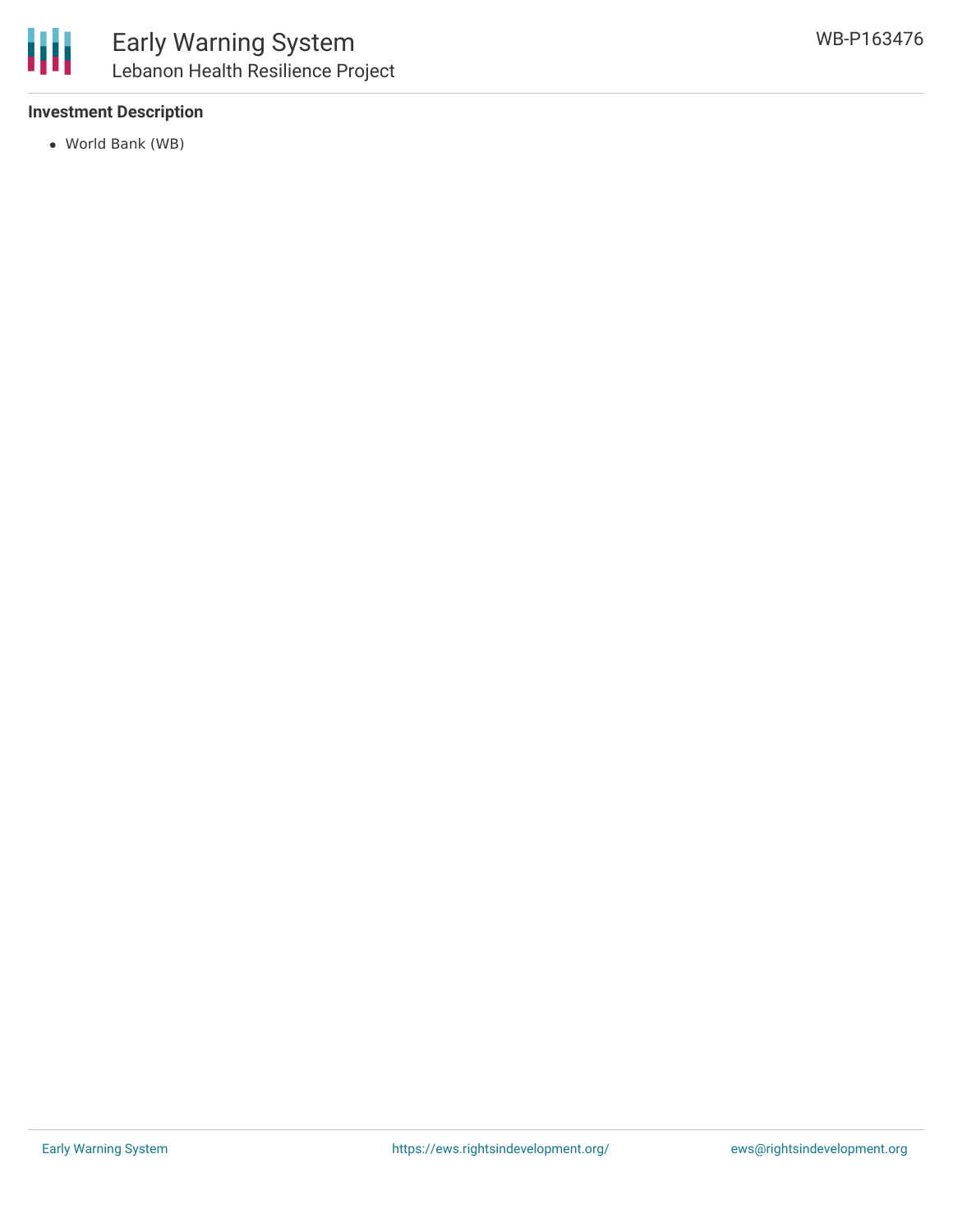

#### **Contact Information**

Ministry of Public Health Walid Ammar Director General mphealth@cyberia.net.lb

#### ACCOUNTABILITY MECHANISM OF WORLD BANK

The World Bank Inspection Panel is the independent complaint mechanism and fact-finding body for people who believe they are likely to be, or have been, adversely affected by a World Bank-financed project. If you submit a complaint to the Inspection Panel, they may investigate to assess whether the World Bank is following its own policies and procedures for preventing harm to people or the environment. You can contact the Inspection Panel or submit a complaint by emailing ipanel@worldbank.org. You can learn more about the Inspection Panel and how to file a complaint at: http://ewebapps.worldbank.org/apps/ip/Pages/Home.aspx.